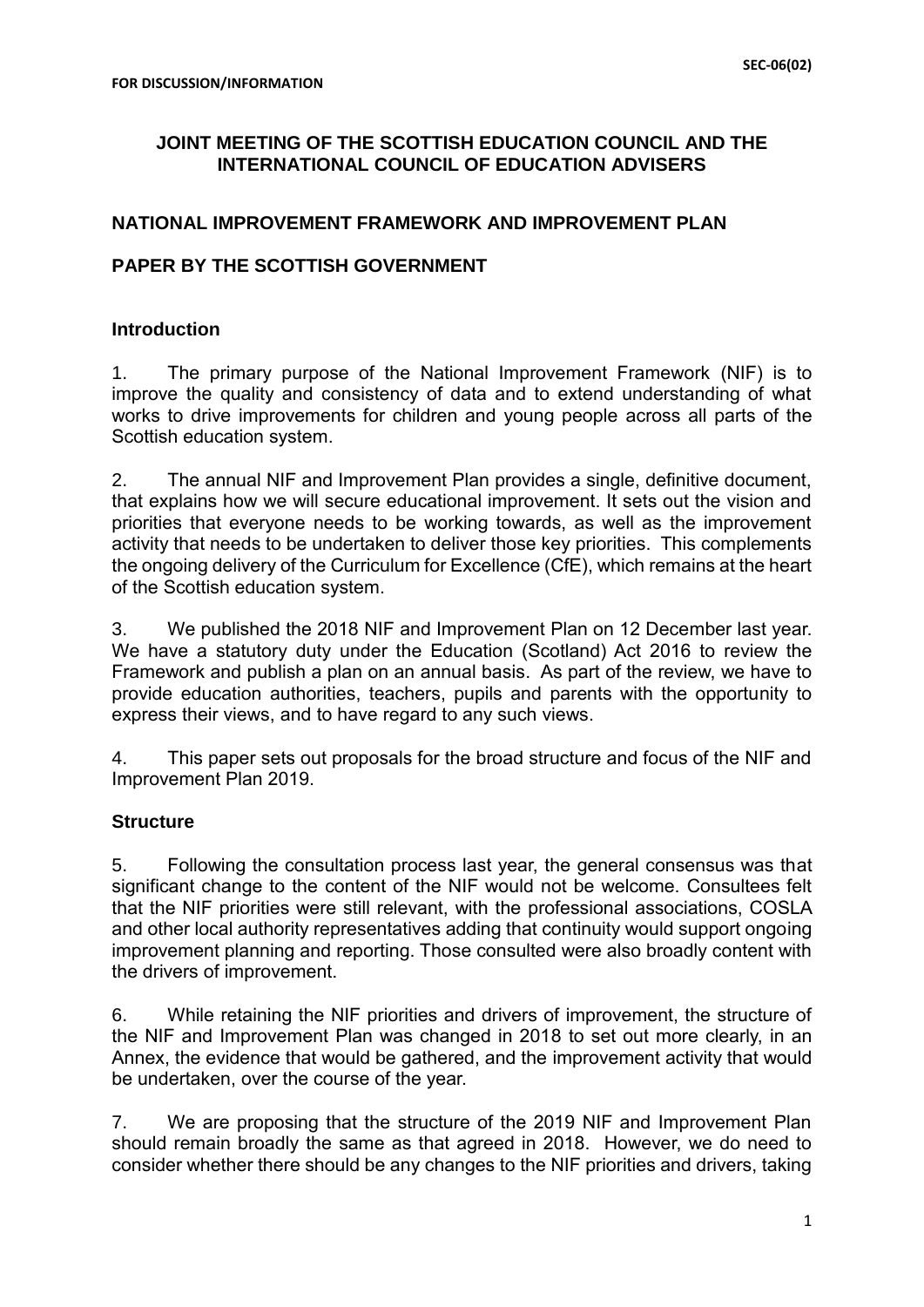into account the importance of retaining continuity in order to support improvement planning.

8. Retaining the existing priorities and drivers, would not prevent a broadening of the focus of the NIF if that was seen to be helpful. For example, at the moment there is only limited information on areas such as early learning and childcare, and health and wellbeing, in terms of improvement activity under each NIF driver. For the 2019 NIF, we think there should be more focus on these issues, in order to stress the coherent and continuous nature of the Scottish education system from 3-18, and the importance of health and wellbeing in the wider NIF priorities.

9. In addition, we will use the recommendations from the ICEA's first report to inform the 2019 Improvement Plan. In particular, we will ensure that the specific improvement activity in the NIF and Improvement Plan places greater emphasis on continuing to enhance the effective delivery of CfE, and the importance of the 4 capacities.

10. The current NIF vision, priorities and drivers are set out below:

## NIF Vision

- Excellence through raising attainment: ensuring that every child achieves the highest standards in literacy and numeracy, set out within Curriculum for Excellence levels, and the right range of skills, qualifications and achievements to allow them to succeed.
- Achieving equity: ensuring every child has the same opportunity to succeed, with a particular focus on closing the poverty-related attainment gap

# NIF Priorities

- Improvement in attainment, particularly in literacy and numeracy
- Closing the attainment gap between the most and least disadvantaged children
- Improvement in children and young people's health and wellbeing
- Improvement in employability skills and sustained, positive school-leaver destinations for all young people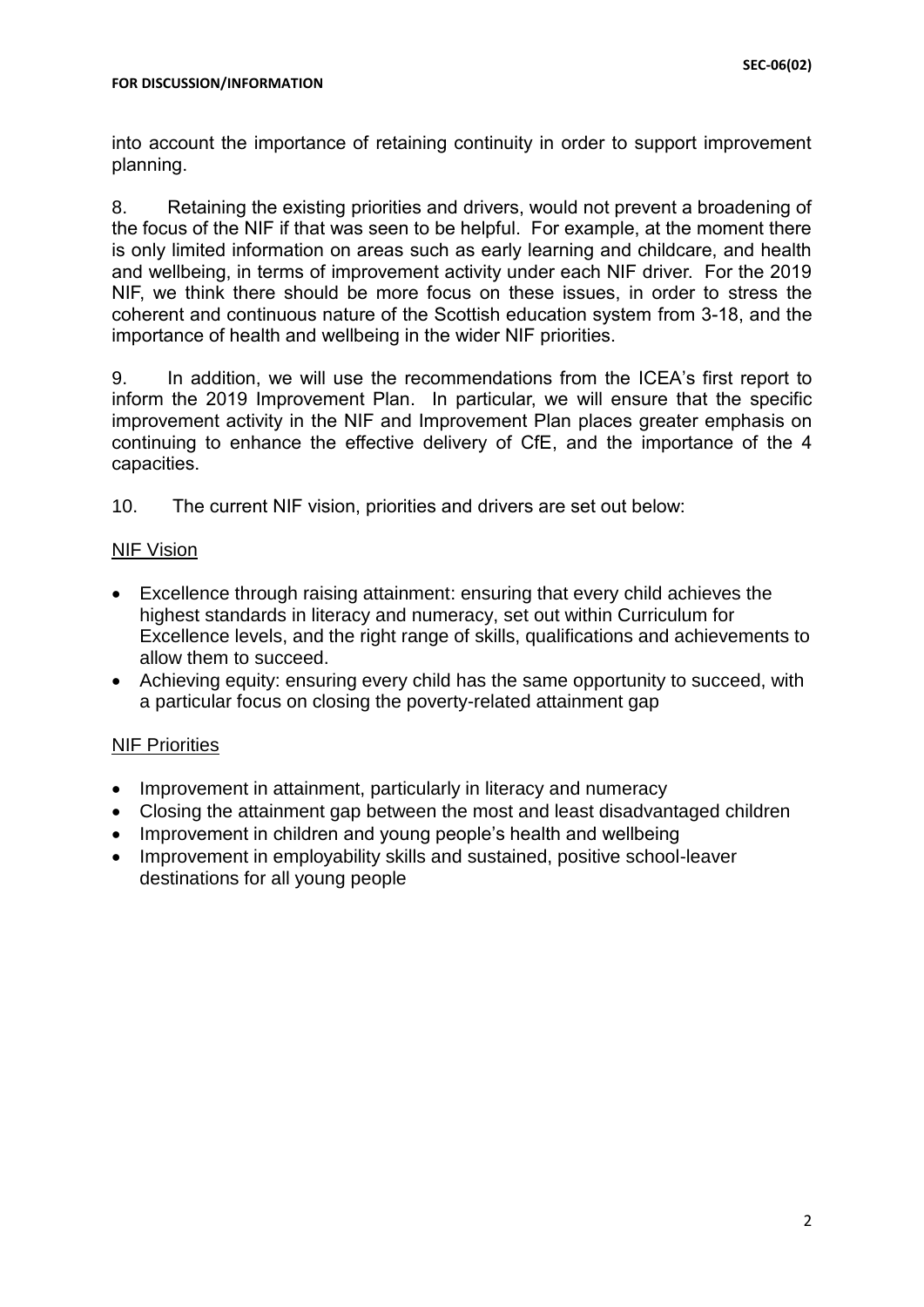# NIF Drivers of Improvement



# **NIF Evidence Dashboard**

11. Since the launch of the NIF in January 2016, we have published an accompanying NIF Evidence Report. The purpose of the Evidence Report is to bring together a wide range of evidence that provides a clear, concise, and comprehensive overview of whether improvement is being made. To date, the NIF Evidence Report has been produced as a hard copy document, accompanied by a web conversion. This type of format limits the scope and level of detail in which the evidence can be presented or utilised.

12. In order to provide all stakeholders with much more informative evidence, we are planning to replace the current NIF Evidence Report with a new online NIF Evidence Dashboard, starting in December 2018.The NIF Evidence Dashboard will still present the same national information as currently included in the Evidence Report. However, the key advantage of migrating towards using an online Evidence Dashboard is that all stakeholders will be able to interact with the evidence available and (where evidence permits) to drill further down into the evidence.

13. For example, users will be able to investigate whether improvement in the key NIF priority measures (e.g. achievement of CfE levels, school leaver qualifications, participation measure, etc.) is happening not only at a national level (as is possible to